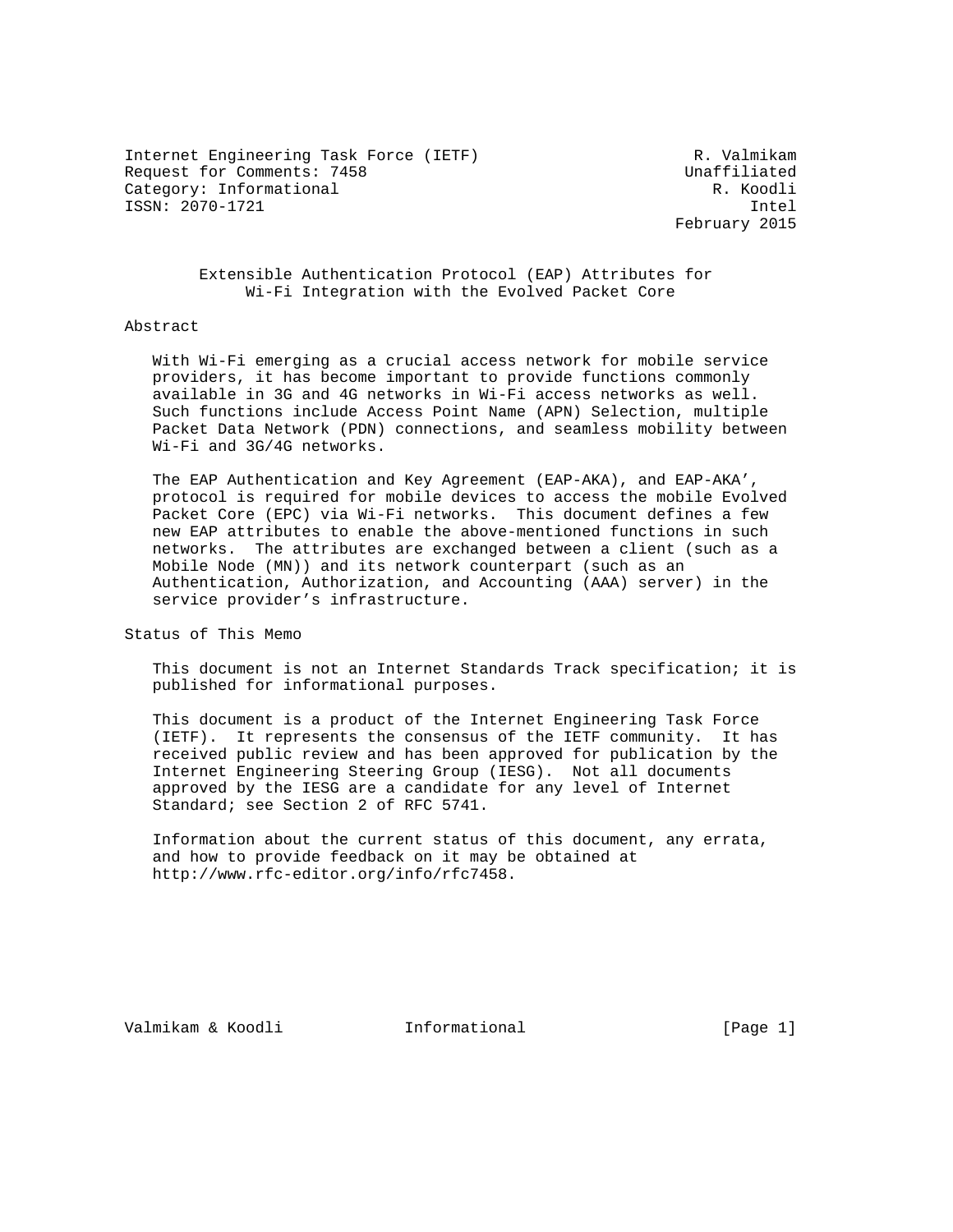## Copyright Notice

 Copyright (c) 2015 IETF Trust and the persons identified as the document authors. All rights reserved.

 This document is subject to BCP 78 and the IETF Trust's Legal Provisions Relating to IETF Documents (http://trustee.ietf.org/license-info) in effect on the date of publication of this document. Please review these documents carefully, as they describe your rights and restrictions with respect to this document. Code Components extracted from this document must include Simplified BSD License text as described in Section 4.e of

the Trust Legal Provisions and are provided without warranty as

described in the Simplified BSD License.

Table of Contents

|                | 3.2. IEEE 802.11 Authentication Using EAP over 802.1X 5 |
|----------------|---------------------------------------------------------|
|                |                                                         |
|                |                                                         |
|                |                                                         |
|                |                                                         |
|                |                                                         |
| 5 <sub>1</sub> |                                                         |
|                |                                                         |
|                |                                                         |
|                |                                                         |
|                |                                                         |
|                |                                                         |
|                |                                                         |
|                |                                                         |
|                |                                                         |
| 7 <sub>1</sub> |                                                         |
|                |                                                         |
|                |                                                         |
|                |                                                         |
|                |                                                         |
|                |                                                         |

Valmikam & Koodli Informational [Page 2]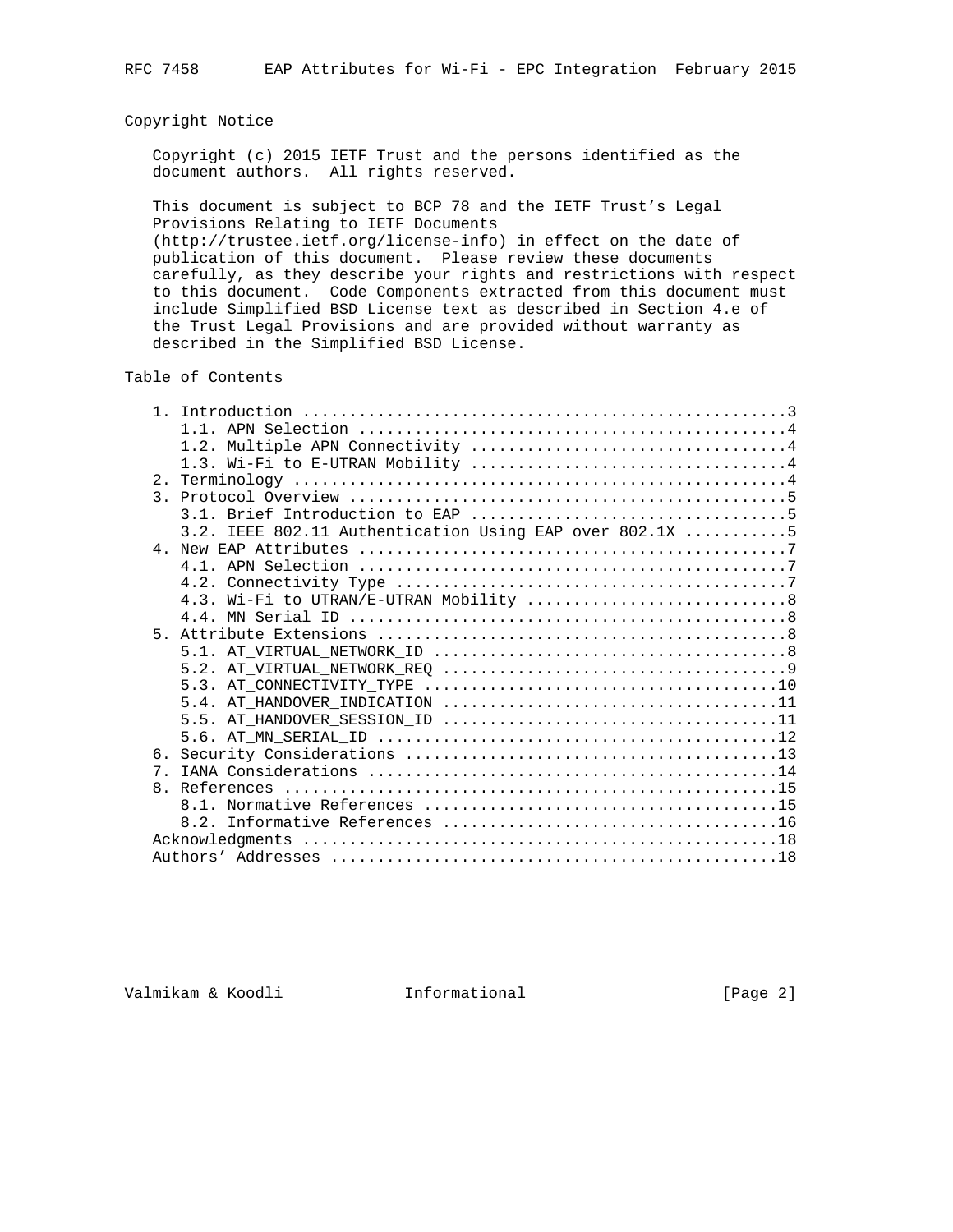## 1. Introduction

 Wi-Fi has emerged as a "trusted" access technology for mobile service providers; see [EPC2] for reference to the 3rd Generation Partnership Project (3GPP) description of "trusted" access. Advances in IEEE 802.11u [IEEE802.11u] and "HotSpot 2.0" [hs20] have enabled seamless roaming, in which a Mobile Node can select and connect to a Wi-Fi access network just as it would roam into a cellular network. It has thus become important to provide certain functions in Wi-Fi that are commonly supported in licensed-spectrum networks such as 3G and 4G networks. This document specifies a few new EAP attributes for an MN to interact with the network to support some of these functions (see below). These new attributes serve as a trigger for Proxy Mobile IPv6 network nodes to undertake the relevant mobility operations. For instance, when the MN requests a new IP session (i.e., a new APN in 3GPP) and the network agrees, the corresponding attribute (defined below) acts as a trigger for the Mobile Anchor Gateway (MAG) to initiate a new mobility session with the Local Mobility Anchor (LMA). This document refers to [RFC6459] for the basic definitions of mobile network terminology (such as APN) used here.

 The 3GPP networks support many functions that are not commonly implemented in a Wi-Fi network. This document defines EAP attributes that enable the following functions in Wi-Fi access networks using EAP-AKA [RFC4187] and EAP-AKA' [RFC5448]:

- o APN Selection
- o Multiple APN Connectivity

 o Wi-Fi to 3G/4G (Universal Terrestrial Radio Access Network (UTRAN) / Evolved UTRAN (E-UTRAN)) mobility

 The attributes defined here are exchanged between the MN and the EAP server, typically realized as part of the AAA server infrastructure in a service provider's infrastructure. In particular, the Wi-Fi access network simply conveys the attributes to the service provider's core network where the EAP processing takes place [EPC]. Since these attributes share the same IANA registry, the methods are applicable to EAP-AKA, EAP-AKA', EAP Subscriber Identity Modules (EAP-SIM) [RFC4186], and with appropriate extensions, are possibly applicable for other EAP methods as well. In addition to the trusted Wi-Fi access networks, the attributes are applicable to any trusted "non-3GPP" access network that uses the EAP methods and provides connectivity to the mobile EPC, which provides connectivity for 3G, 4G, and other non-3GPP access networks [EPC2].

Valmikam & Koodli Informational [Page 3]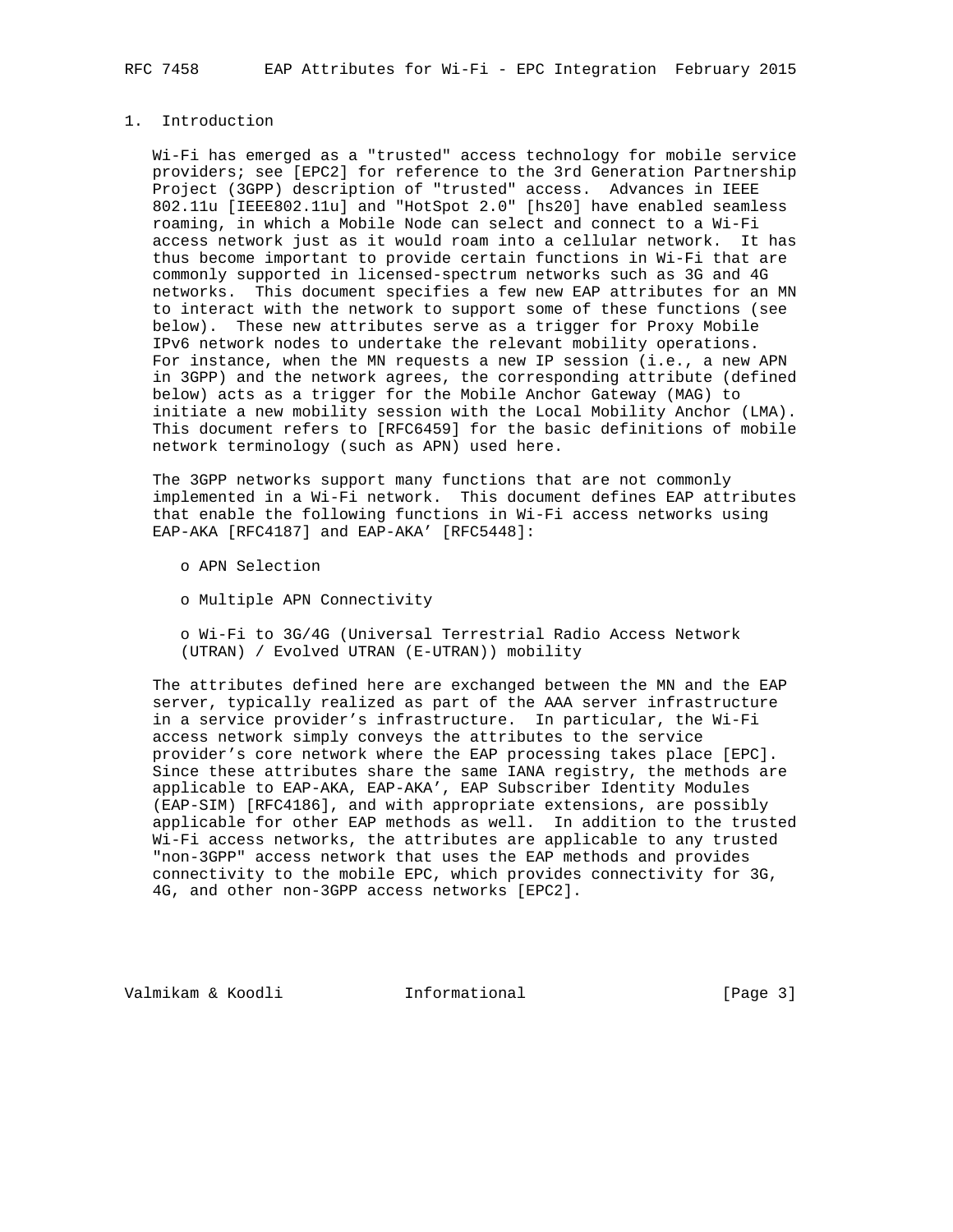## 1.1. APN Selection

 The 3GPP networks support the concept of an APN. This is defined in [GPRS]. Each APN is an independent IP network with its own set of IP services. When the MN attaches to the network, it may select a specific APN to receive desired services. For example, to receive generic Internet services, a user device may select APN "Internet"; and to receive IP Multimedia Subsystems (IMS) voice services, it may select APN "IMSvoice".

 In a Wi-Fi access scenario, an MN needs a way of sending the desired APN name to the network. This document specifies a new attribute to propagate the APN information via EAP. The agreed APN is necessary for the Proxy Mobile IPv6 MAG to initiate a new session with the LMA.

#### 1.2. Multiple APN Connectivity

 As an extension of APN Selection, an MN may choose to connect to multiple IP networks simultaneously. 3GPP provides this feature via additional Packet Data Protocol (PDP) contexts or additional Packet Data Network (PDN) connections and defines the corresponding set of signaling procedures. In a trusted Wi-Fi network, an MN connects to the first APN via DHCPv4 or IPv6 Router Solicitation. This document specifies an attribute that indicates the MN's capability to support multiple APN connectivity. The specific connectivity types are also necessary for the Proxy Mobile IPv6 signaling.

#### 1.3. Wi-Fi to E-UTRAN Mobility

When operating in a multiaccess network, an MN may want to gracefully handover its IP attachment from one access network to another. For instance, an MN connected to a 3GPP E-UTRAN network may choose to move its connectivity to a trusted Wi-Fi network. Alternatively, the MN may choose to connect using both access technologies simultaneously and maintain two independent IP attachments. To implement these scenarios, the MN needs a way to correlate the UTRAN/ E-UTRAN session with the new Wi-Fi session. This document specifies an attribute to propagate E-UTRAN session identification to the network via EAP. This helps the network to correlate the sessions between the two Radio Access Network (RAN) technologies and thus helps the overall handover process.

## 2. Terminology

 The key words "MUST", "MUST NOT", "REQUIRED", "SHALL", "SHALL NOT", "SHOULD", "SHOULD NOT", "RECOMMENDED", "MAY", and "OPTIONAL" in this document are to be interpreted as described in [RFC2119].

Valmikam & Koodli Informational [Page 4]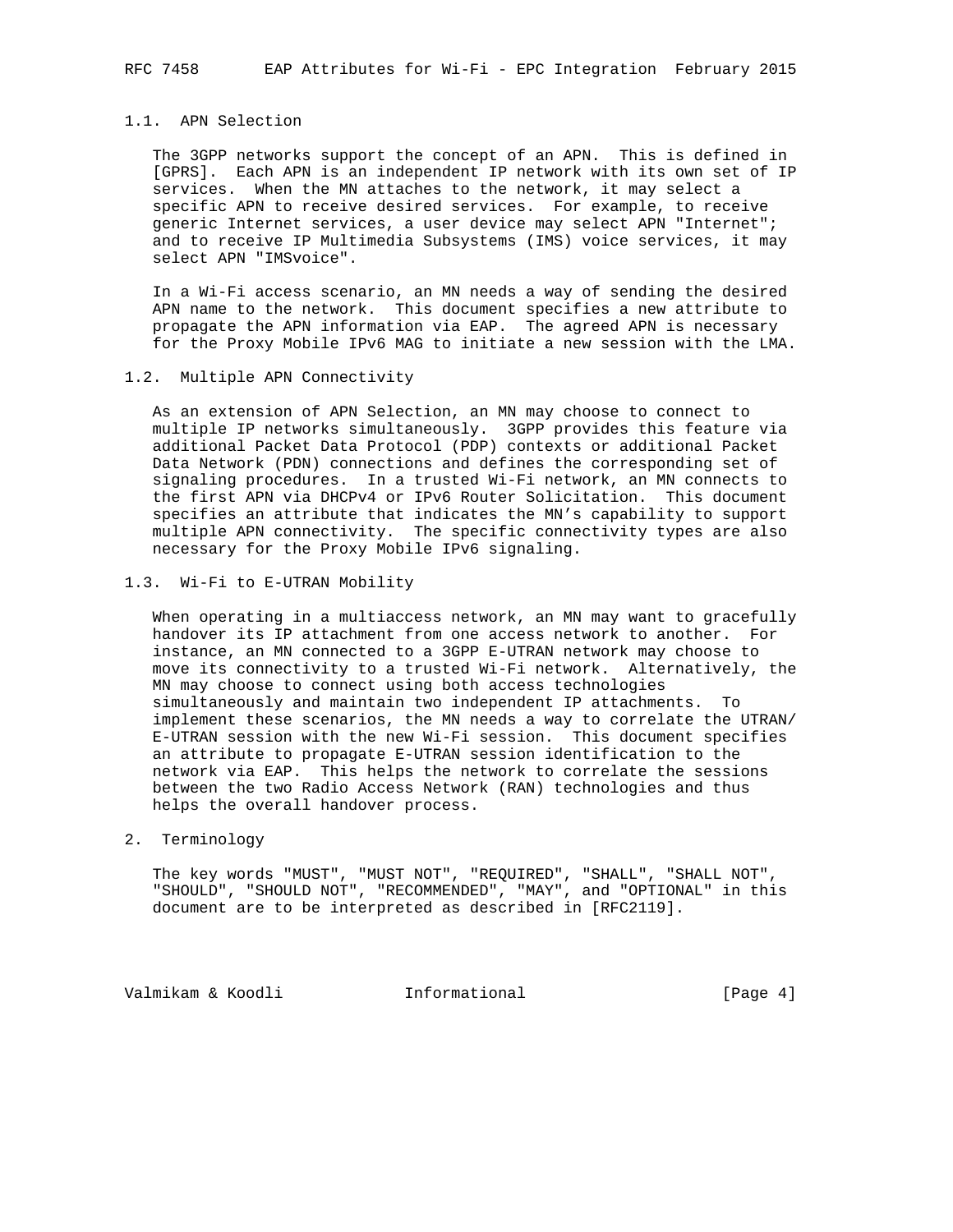## 3. Protocol Overview

3.1. Brief Introduction to EAP

 EAP is defined as a generic protocol in [RFC3748]. EAP, combined with one of the payload protocols such as EAP-AKA' [RFC5448] can accomplish several things in a network:

- o Establish the identity of the user (MN) to the network.
- o Authenticate the user during the first attach with the help of an authentication center that securely maintains the user credentials. This process is called "EAP Authentication".
- o Re-authenticate the user periodically, but without the overhead of a round-trip to the authentication center. This process is called "EAP Fast Re-Authentication".

 This document makes use of the EAP Authentication procedure. The use of the EAP Fast Re-Authentication procedure is for further study. Both the EAP Authentication and EAP Fast Re-Authentication procedures are specified for trusted access network use in 3GPP[TS-33.402].

3.2. IEEE 802.11 Authentication Using EAP over 802.1X

 In a Wi-Fi network, EAP is carried over the IEEE 802.1X Authentication protocol. The IEEE 802.1X Authentication is a transparent, payload-unaware mechanism to carry the authentication messages between the MN and the Wi-Fi network elements.

 EAP, on the other hand, has multiple purposes. Apart from its core functions of communicating an MN's credentials to the network and proving the MN's identity, it also allows the MN to send arbitrary information elements to help establish the MN's IP session in the network. Figure 1 shows an example of end-to-end EAP flow in the context of an IEEE 802.11 Wi-Fi network. We first define the terminology:

- o MN: Mobile Node
- o WAN: Wi-Fi Access Node, typically consisting of Wi-Fi Access Point and Wi-Fi Controller. The CAPWAP [RFC5415] protocol allows these functions to be realized in separate physical nodes or in a single node. In a Proxy Mobile IPv6 (PMIPv6) [RFC5213] network, the MAG functionality is located in the WAN, either in the Wi-Fi Access Point or in the Wi-Fi Controller.

Valmikam & Koodli **Informational** [Page 5]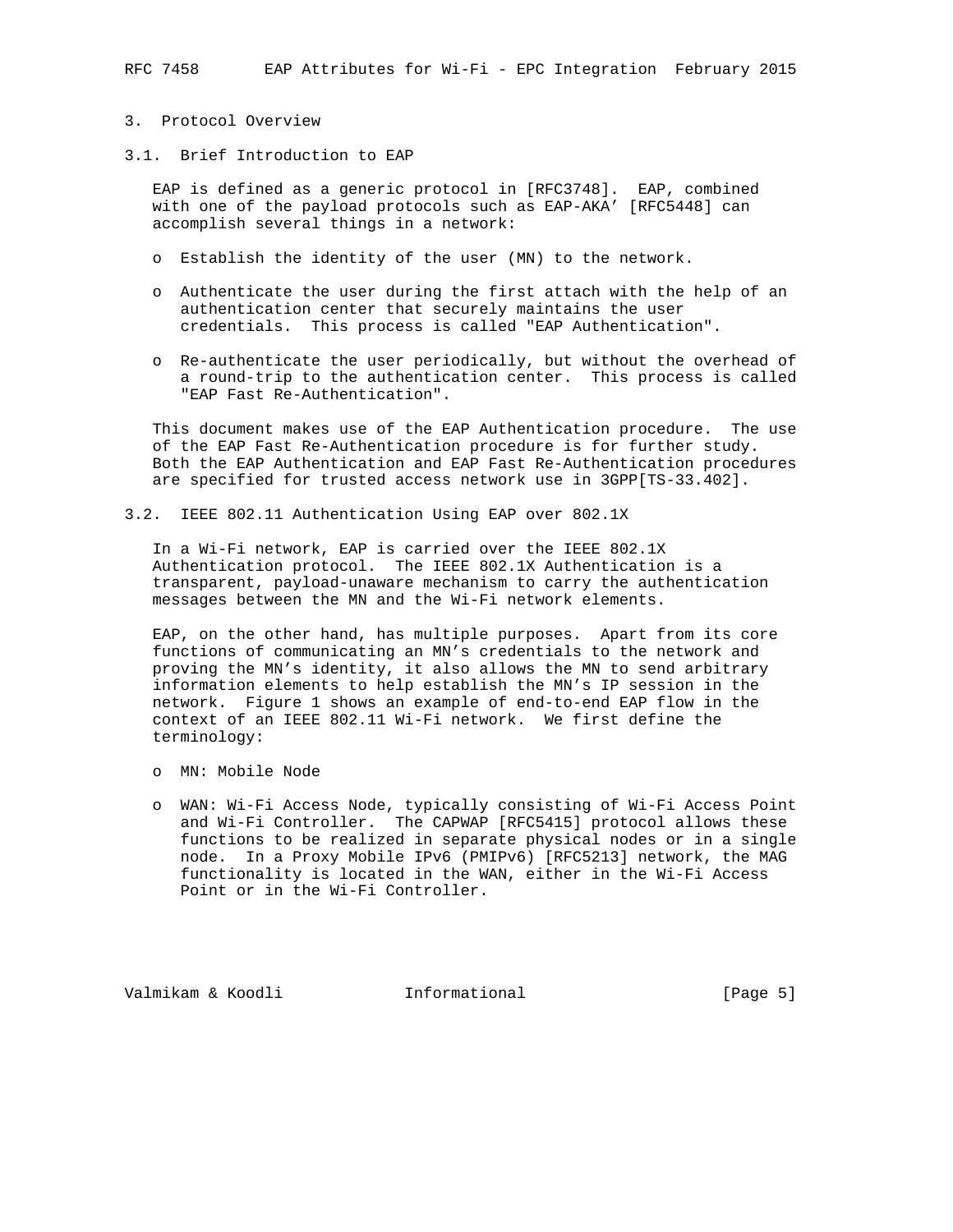- o AAA: The infrastructure node supporting the AAA server with the EAP methods (AKA, AKA', EAP-SIM). The endpoints of the EAP method are the MN and the AAA server.
- o IPCN: IP Core Network. This includes the PMIPv6 LMA function.

| ΜN | WAN                                                         |                                                                               | AAA<br>IPCN  |
|----|-------------------------------------------------------------|-------------------------------------------------------------------------------|--------------|
|    | (MAG)                                                       |                                                                               | (LMA)        |
| 1) | <-----------Beacon--------                                  |                                                                               |              |
|    | $2)$   <-----------Probe-------->                           |                                                                               |              |
| 3) | 802.11 Auth<br><------------------------>                   |                                                                               |              |
| 4) | 802.11 Association<br><------------------------>            |                                                                               |              |
|    | $5$ )   <----EAP Req/Identity----                           |                                                                               |              |
|    | 6) $ ---EAP$ Resp/Identity---- $ ----EAP$ Resp/Identity---> |                                                                               |              |
|    | 7)   <-EAP Req/AKA-Challenge<-   --EAP Req/AKA-Challenge--  |                                                                               |              |
| 8) | -EAP Resp/AKA-Challenge-- >EAP Resp/AKA-Challenge->         |                                                                               |              |
| 9) | <-----EAP Success------<-  ------EAP Success--------        |                                                                               |              |
|    |                                                             | $10$ )   <====== 802.11 Data ====>   <=========== 802.11 Data ====Tunnel to=> | core network |

Figure 1: Example EAP Deployment

- 1. An MN detects a beacon from a WAP in the vicinity.
- 2. The MN probes the WAP to determine suitability to attach (Verify Service Set Identifier (SSID) list, authentication type, and so on).
- 3. The MN initiates the IEEE 802.11 Authentication with the Wi-Fi network. In Wi-Fi Protected Access (WPA) / WPA2 mode, this is an open authentication without any security credential verification.
- 4. The MN initiates 802.11 Association with the Wi-Fi network.

Valmikam & Koodli Informational [Page 6]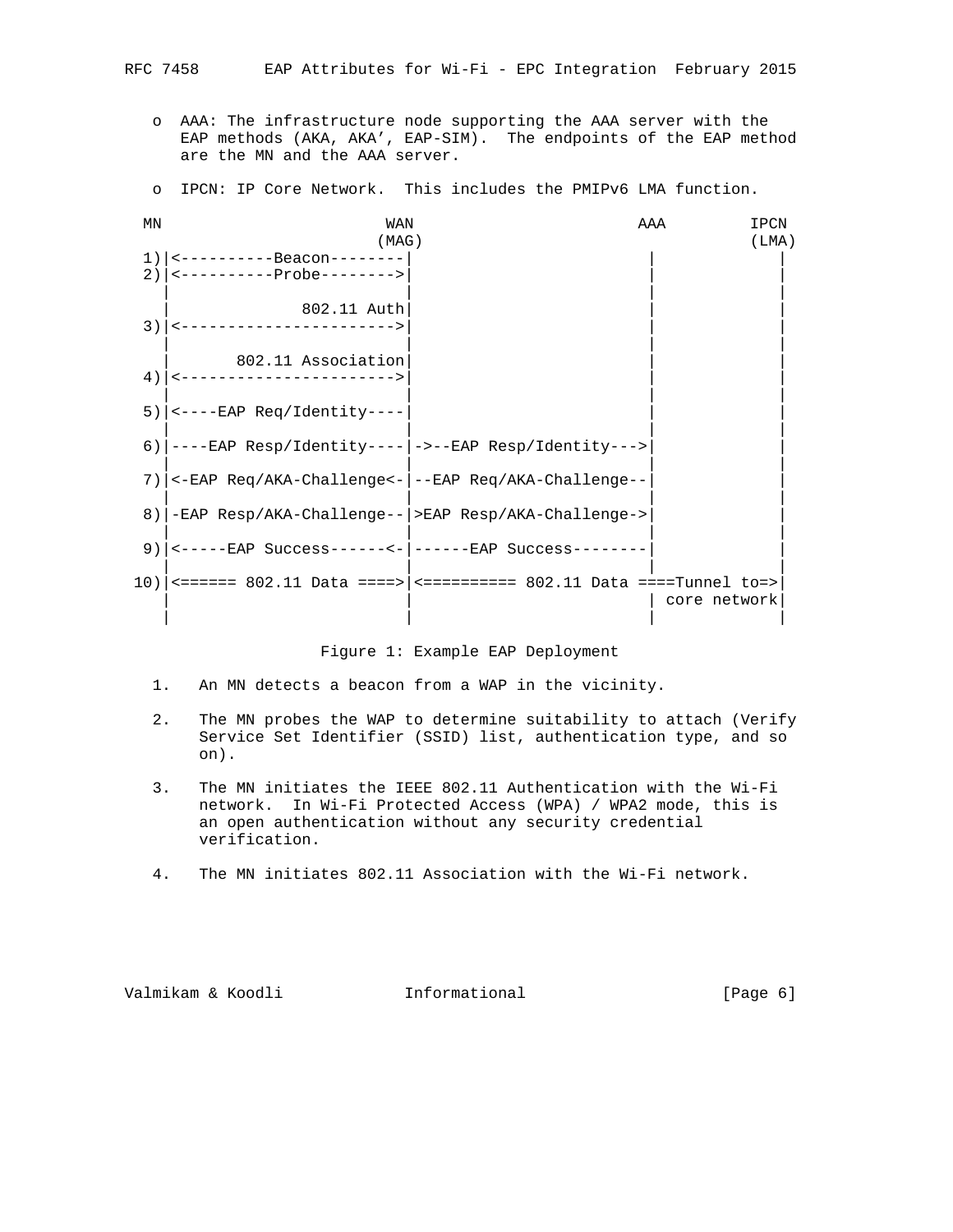- 5. The Wi-Fi network initiates 802.1X/EAP Authentication procedures by sending EAP Request/Identity.
- 6. The MN responds with its permanent or temporary identity.
- 7. The Wi-Fi network challenges the MN to prove its identity by sending EAP Request/AKA-Challenge.
- 8. The MN calculates the security digest and responds with EAP Response/AKA-Challenge.
- 9. If the authentication is successful, the Wi-Fi network responds to the MN with EAP Success.
- 10. An end-to-end data path is available for the MN to start IP layer communication (DHCPv4, IPv6 Router Solicitation, and so on).
- 4. New EAP Attributes

 The following subsections define the new EAP attributes and their usage.

4.1. APN Selection

 In a Wi-Fi network, an MN includes the AT\_VIRTUAL\_NETWORK\_ID attribute in the EAP-Response/AKA-Challenge to indicate the desired APN identity for the first PDN connection.

 If the MN does not include the AT\_VIRTUAL\_NETWORK\_ID attribute in the EAP-Response/AKA-Challenge, the network may select an APN by other means. This selection mechanism is outside the scope of this document.

 An MN includes the AT\_VIRTUAL\_NETWORK\_REQ attribute to indicate single or multiple PDN capability. In addition, a Sub type in the attribute indicates IPv4, IPv6, or dual IPv4v6 PDN connectivity.

4.2. Connectivity Type

 An MN indicates its preference for connectivity using the AT\_CONNECTIVITY\_TYPE attribute in the EAP-Response/AKA-Challenge message. The preference indicates whether the MN wishes connectivity to the Evolved Packet Core (the so-called "EPC PDN connectivity") or Internet Offload (termed as "Non-Seamless Wireless Offload").

 The network makes its decision and replies with the same attribute in the EAP Success message.

Valmikam & Koodli **Informational** [Page 7]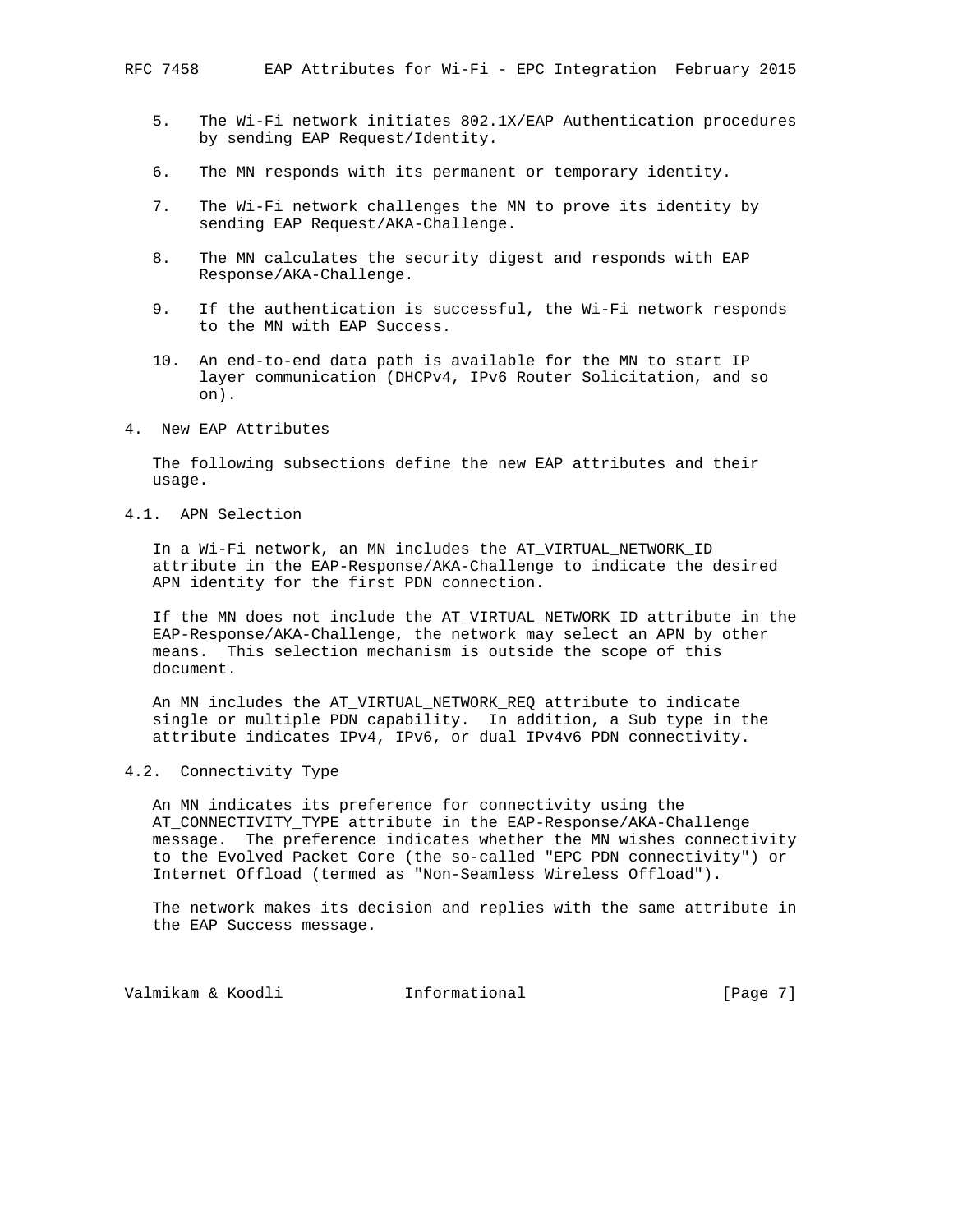## 4.3. Wi-Fi to UTRAN/E-UTRAN Mobility

 When a multiaccess MN enters a Wi-Fi network, the following parameters are applicable in the EAP-Response/AKA-Challenge for IP session continuity from UTRAN/E-UTRAN.

- o AT\_HANDOVER\_INDICATION: This attribute indicates to the network that the MN intends to continue the IP session from UTRAN/E-UTRAN. If a previous session can be located, the network will honor this request by connecting the Wi-Fi access to the existing IP session.
- o AT\_HANDOVER\_SESSION\_ID: An MN MAY use this attribute to identify the session on UTRAN/E-UTRAN. If used, this attribute contains Packet Temporary Mobile Subscriber Identity (P-TMSI) if the previous session was on UTRAN; if the previous session was on E-UTRAN, it contains Mobile Temporary Mobile Subscriber Identity (M-TMSI). This attribute helps the network correlate the Wi-Fi session to an existing UTRAN/E-UTRAN session.

#### 4.4. MN Serial ID

 The MN\_SERIAL\_ID attribute defines an MN's serial number, including International Mobile Equipment Identity (IMEI) and International Mobile Equipment Identity Software Version (IMEISV). The IMEI (or IMEISV) is used for ensuring a legitimate (and not a stolen) device is in use. As with the others, this attribute is exchanged with the service provider's AAA server. The MN\_SERIAL\_ID MUST NOT be propagated further by the AAA server to any other node.

5. Attribute Extensions

 The format for the new attributes follows that in [RFC4187]. Note that the Length field value is inclusive of the first two bytes.

5.1. AT\_VIRTUAL\_NETWORK\_ID

 The AT\_VIRTUAL\_NETWORK\_ID attribute identifies the virtual IP network to which the MN intends to attach. The implementation of the virtual network on the core network side is technology specific. For instance, in a 3GPP network, the virtual network is implemented based on the 3GPP APN primitive.

 This attribute SHOULD be included in the EAP-Response/AKA-Challenge message.

Valmikam & Koodli **Informational** [Page 8]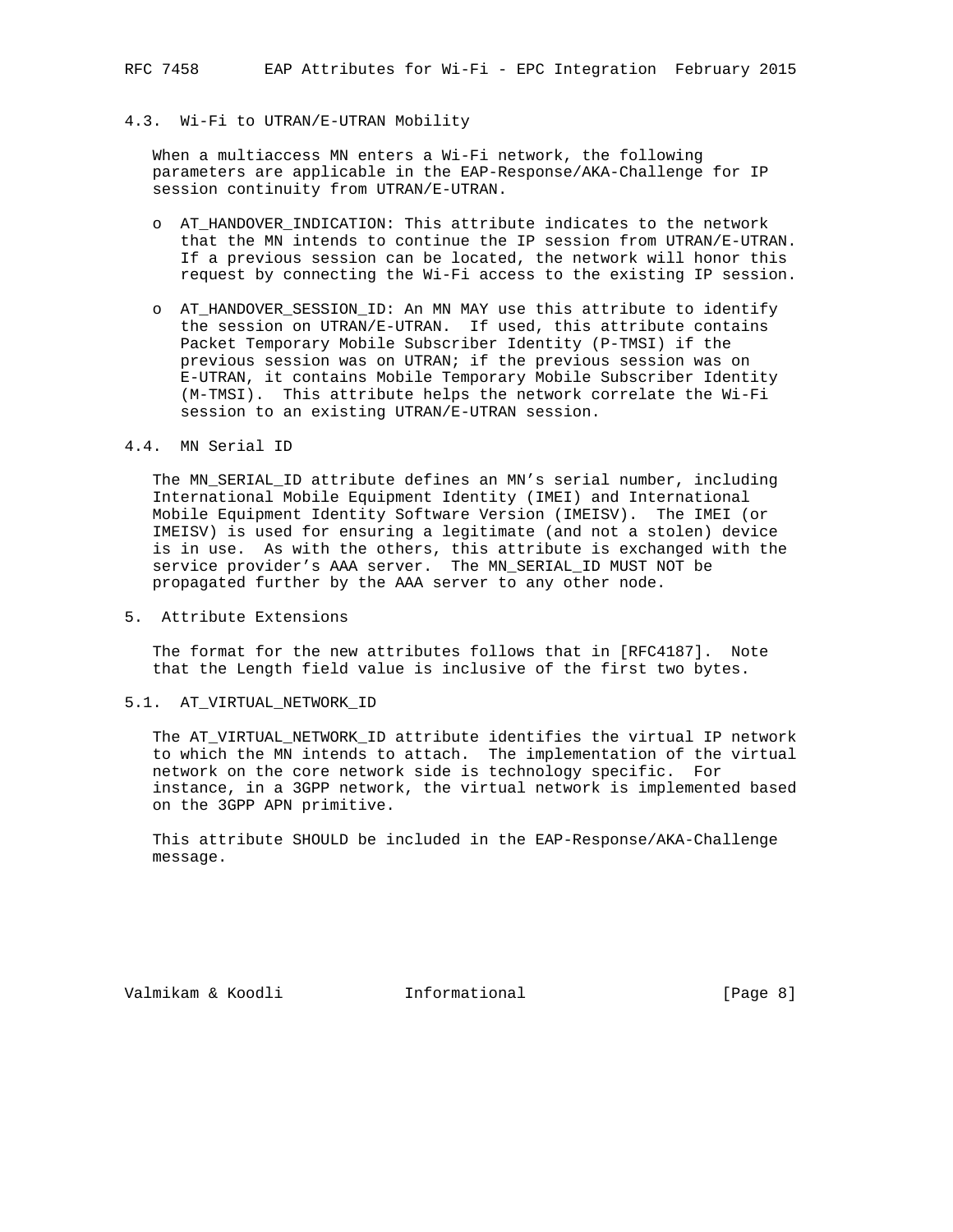| 0 1 2 3 4 5 6 7 8 9 0 1 2 3 4 5 6 7 8 9 0 1 2 3 4 5 6 7 8 9 0 1 |                    |                    |  |
|-----------------------------------------------------------------|--------------------|--------------------|--|
|                                                                 |                    |                    |  |
| AT VIRTUAL<br>NETWORK ID                                        | Length             | Virtual Network Id |  |
|                                                                 |                    |                    |  |
|                                                                 | Virtual Network Id |                    |  |
|                                                                 |                    |                    |  |



Virtual Network Id:

 An arbitrary octet string that identifies a virtual network in the access technology to which the MN is attaching. For instance, in 3GPP E-UTRAN, this could be an APN. See [TS-23.003] for encoding of the field.

#### 5.2. AT\_VIRTUAL\_NETWORK\_REQ

 When an MN intends to connect an APN, it SHOULD use this attribute to indicate different capabilities to the network. In turn, the network provides what is supported.

 From the MN, this attribute can be included only in EAP-Response/ Identity. From the network, it SHOULD be included in the EAP Request/AKA-Challenge message. In the MN-to-network direction, the Type field (below) indicates the MN's request. In the network-to-MN direction, the Type field indicates the network's willingness to support the request; a present Type field value indicates the network support for that Type.

| 0 1 2 3 4 5 6 7 8 9 0 1 2 3 4 5 6 7 8 9 0 1 2 3 4 5 6 7 8 9 0 1 |        |              |              |
|-----------------------------------------------------------------|--------|--------------|--------------|
|                                                                 |        |              |              |
| AT VIRTUAL                                                      | Length | Virt-Net-Req | Virt-Net-Reg |
| NETWORK REO                                                     |        | Type         | Sub type     |

Figure 3: AT\_VIRTUAL\_NETWORK\_REQ EAP Attribute

Virt-Net-Req Type:

Type can have one of the following values:

o 0: Reserved

Valmikam & Koodli **Informational** [Page 9]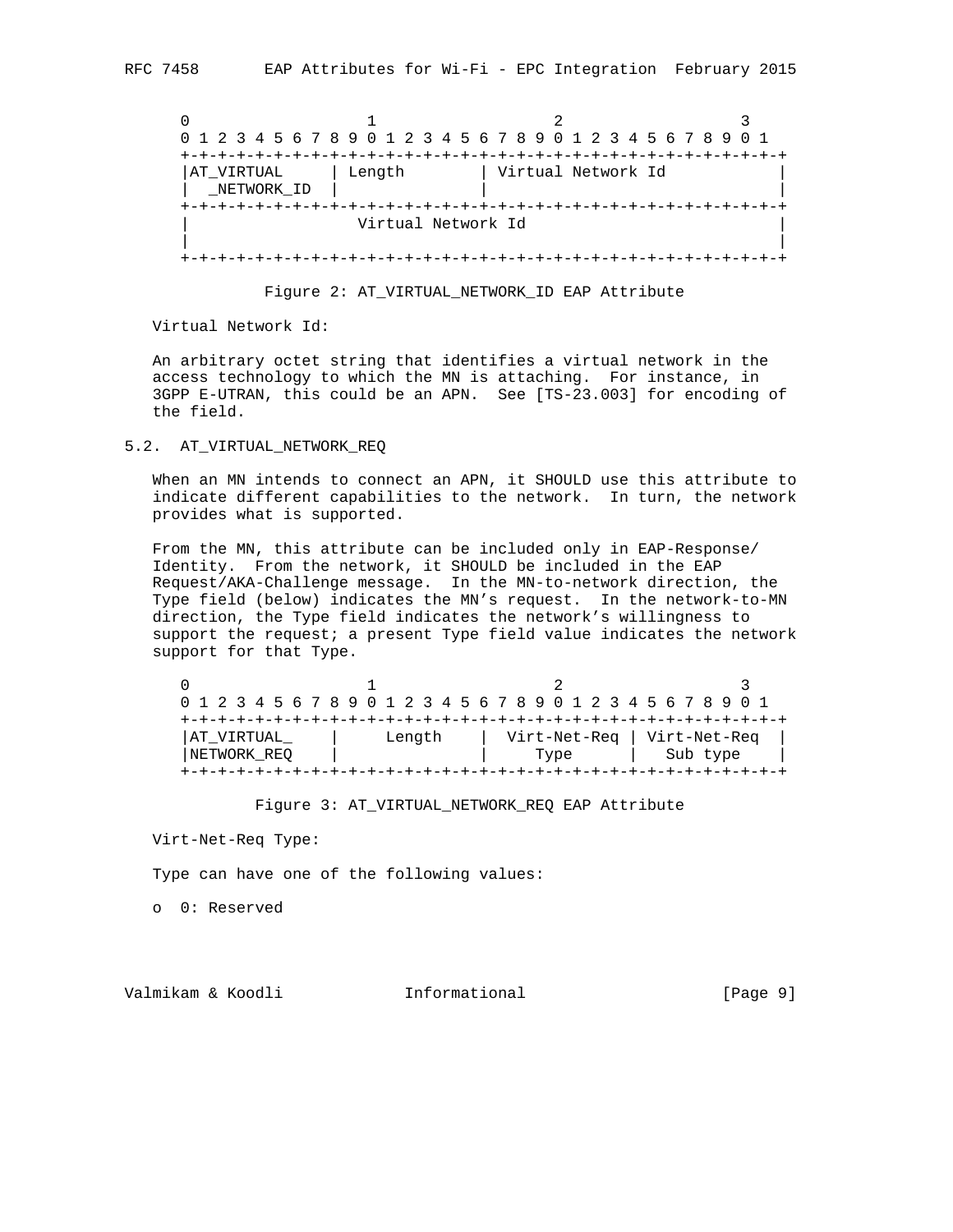- o 1: Single PDN connection
- o 2: Multiple PDN connection. Can request Non-Seamless Wi-Fi Offload or EPC connectivity (see the Connectivity Type attribute below)

Virt-Net-Req Sub type:

Sub type can have one of the following values:

- o 0: Reserved
- o 1: PDN Type: IPv4
- o 2: PDN Type: IPv6
- o 3: PDN Type: IPv4v6

5.3. AT\_CONNECTIVITY\_TYPE

 An MN uses this attribute to indicate whether it wishes the connectivity type to be Non-Seamless WLAN Offload or EPC. This attribute is applicable for multiple PDN connections only.

 From the MN, this attribute can be included only in EAP-Response/ Identity. From the network, it SHOULD be included in the EAP Request/AKA-Challenge message.

| 0 1 2 3 4 5 6 7 8 9 0 1 2 3 4 5 6 7 8 9 0 1 2 3 4 5 6 7 8 9 0 1 |  |  |  |  |  |        |  |  |              |  |  |  |  |          |  |  |  |
|-----------------------------------------------------------------|--|--|--|--|--|--------|--|--|--------------|--|--|--|--|----------|--|--|--|
|                                                                 |  |  |  |  |  |        |  |  |              |  |  |  |  |          |  |  |  |
| AT CONNECTIVITY                                                 |  |  |  |  |  | Length |  |  | Connectivity |  |  |  |  | Reserved |  |  |  |
| TYPE.                                                           |  |  |  |  |  |        |  |  | Type         |  |  |  |  |          |  |  |  |
|                                                                 |  |  |  |  |  |        |  |  |              |  |  |  |  |          |  |  |  |

Figure 4: AT\_CONNECTIVITY\_TYPE EAP Attribute

Connectivity Type:

Connectivity Type can have one of the following values:

- o 0: Reserved
- o 1: Non-Seamless WLAN Offload (NSWO)
- o 2: EPC PDN connectivity

Valmikam & Koodli Informational [Page 10]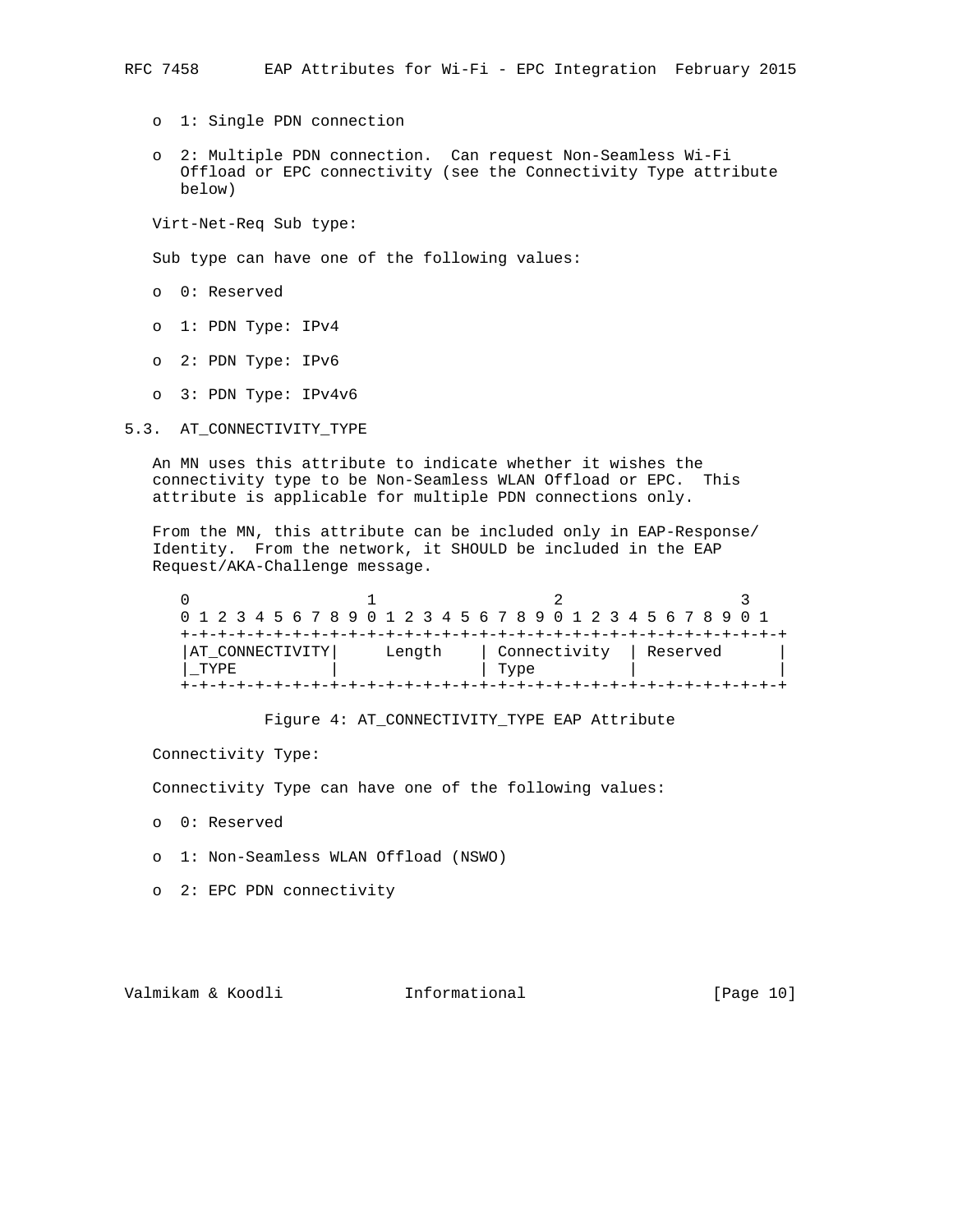RFC 7458 EAP Attributes for Wi-Fi - EPC Integration February 2015

## 5.4. AT\_HANDOVER\_INDICATION

 This attribute indicates an MN's handover intention of an existing IP attachment.

 This attribute SHOULD be included in the EAP-Response/AKA-Challenge message.

0  $1$   $2$   $3$  0 1 2 3 4 5 6 7 8 9 0 1 2 3 4 5 6 7 8 9 0 1 2 3 4 5 6 7 8 9 0 1 +-+-+-+-+-+-+-+-+-+-+-+-+-+-+-+-+-+-+-+-+-+-+-+-+-+-+-+-+-+-+-+-+ |AT\_HANDOVER\_IND| Length | Handover | Pad | +-+-+-+-+-+-+-+-+-+-+-+-+-+-+-+-+-+-+-+-+-+-+-+-+-+-+-+-+-+-+-+-+

Figure 5: AT\_HANDOVER\_INDICATION EAP Attribute

Handover Type:

- o 0 The MN has no intention of handing over an existing IP session, i.e., the MN is requesting an independent IP session with the Wi-Fi network without disrupting the IP session with the UTRAN/E-UTRAN. In this case, no Session Id (Section 5.5) is included.
- o 1 The MN intends to handover an existing IP session. In this case, MN MAY include a Session Id (Section 5.5) to correlate this Wi-Fi session with a UTRAN/E-UTRAN session.

#### 5.5. AT\_HANDOVER\_SESSION\_ID

 When an MN intends to handover an earlier IP session to the current access network, it may propagate a session identity that can help identify the previous session from UTRAN/E-UTRAN that the MN intends to handover. This attribute is defined as a generic octet string. The MN MAY include an E-UTRAN Globally Unique Temporary User Equipment Identity (GUTI) if the previous session was an E-UTRAN session. If the previous session was a UTRAN session, the MN MAY include a UTRAN Global Radio Network Controller (RNC) ID (Mobile Country Code (MCC), Mobile Network Code (MNC), RNC ID) and P-TMSI concatenated as an octet string.

 This attribute SHOULD be included in the EAP-Response/AKA-Challenge message.

Valmikam & Koodli Informational [Page 11]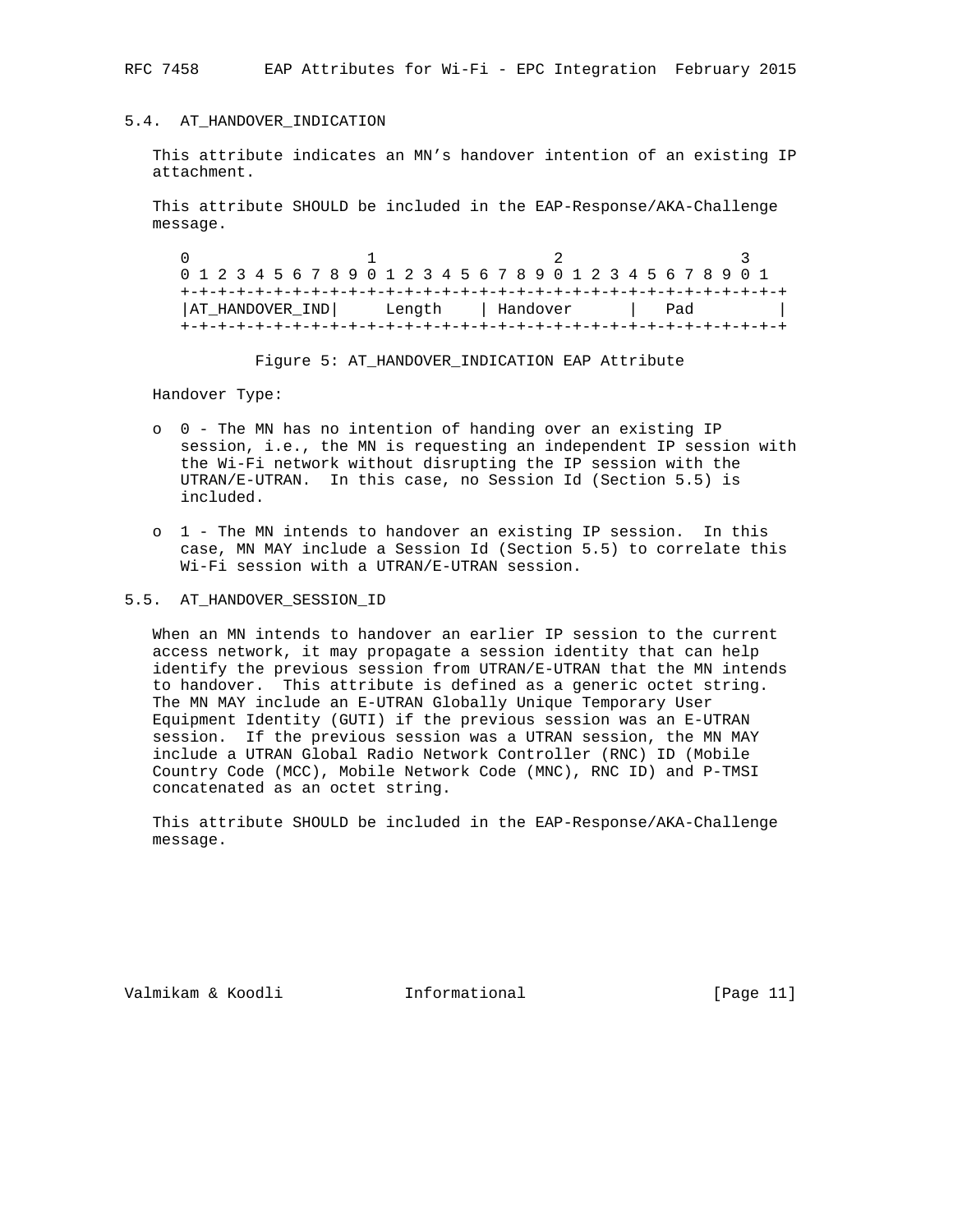| 0 1 2 3 4 5 6 7 8 9 0 1 2 3 4 5 6 7 8 9 0 1 2 3 4 5 6 7 8 9 0 1 |        |                      |          |
|-----------------------------------------------------------------|--------|----------------------|----------|
| +-+-+-+-+-+                                                     |        |                      |          |
| AT HANDOVER<br>SESSION ID                                       | Length | Access<br>Technology | Reserved |
|                                                                 |        |                      |          |
|                                                                 |        | Session Id           |          |
|                                                                 |        |                      |          |
|                                                                 |        |                      |          |
|                                                                 |        |                      |          |
|                                                                 |        |                      |          |

#### Figure 6: AT\_HANDOVER\_SESSION\_ID EAP Attribute

Access Technology:

 This field represents the RAN technology from which the MN is undergoing a handover.

- o 0: Reserved
- o 1: UTRAN
- o 2: E-UTRAN

Session Id:

 An octet string of variable length that identifies the session in the source access technology. As defined at the beginning of this section, the actual value is RAN technology dependent. For E-UTRAN, the value is GUTI. For UTRAN, the value is Global RNC ID (6 bytes) followed by P-TMSI (4 bytes). See [TS-23.003] for encoding of the field.

# 5.6. AT\_MN\_SERIAL\_ID

 This attribute defines the MN's machine serial number. Examples are IMEI and IMEISV.

 A network that requires the machine serial number for authorization purposes MUST send a request for the attribute in an EAP-Request/ AKA-Challenge message. If the attribute is present, the MN SHOULD include the attribute in the EAP-Response/AKA-Challenge message. If the MN sends the attribute, it MUST be contained within an AT\_ENCR\_DATA attribute. An MN MUST NOT provide the attribute unless it receives the request from a network authenticated via EAP/AKA.

Valmikam & Koodli Informational [Page 12]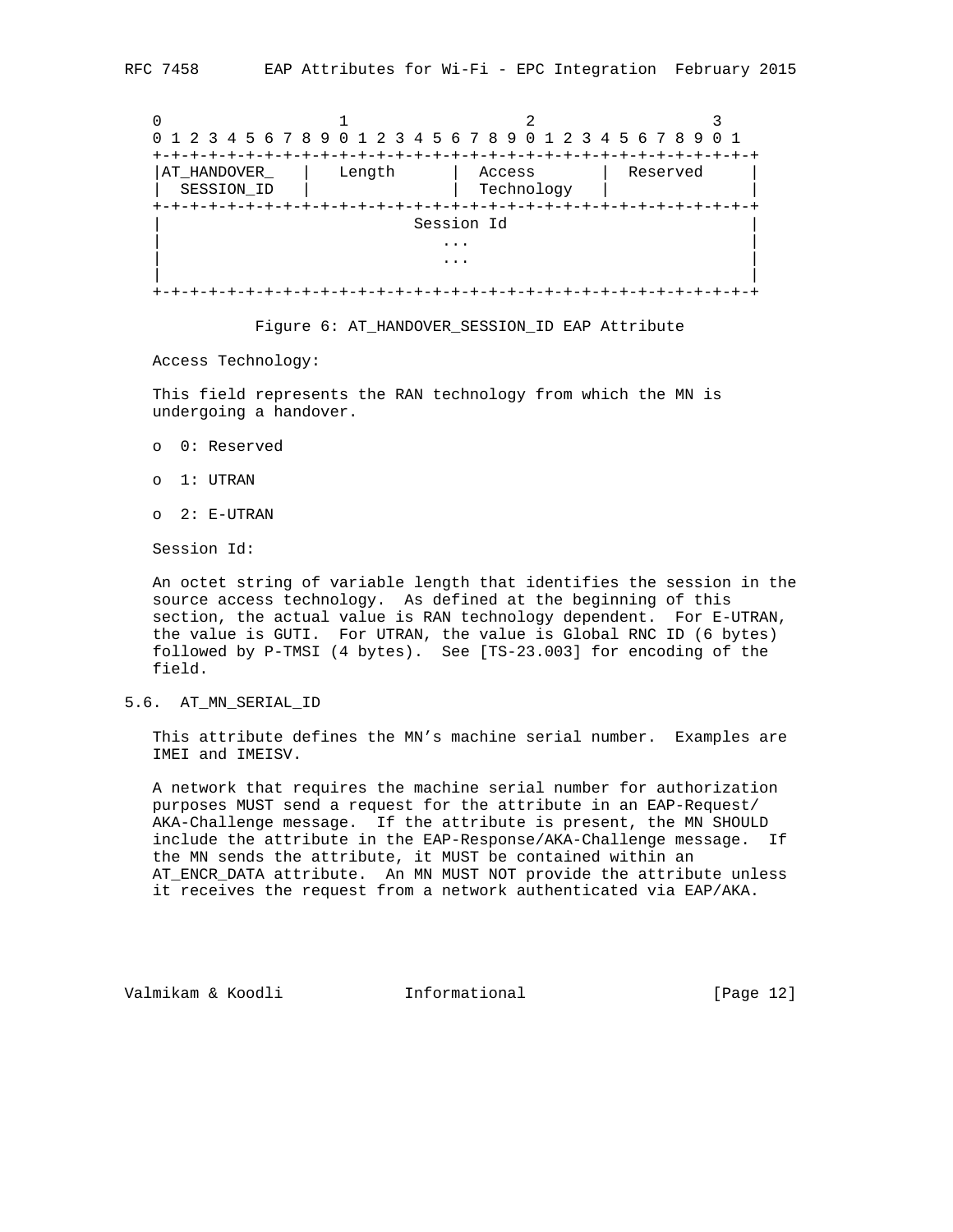|           |        | 0 1 2 3 4 5 6 7 8 9 0 1 2 3 4 5 6 7 8 9 0 1 2 3 4 5 6 7 8 9 0 1 |          |
|-----------|--------|-----------------------------------------------------------------|----------|
|           |        |                                                                 |          |
| AT MN     | Length | Serial ID                                                       | Reserved |
| SERIAL ID |        | Type                                                            |          |
|           |        |                                                                 |          |
|           |        | MN Serial Id                                                    |          |
|           |        |                                                                 |          |
|           |        |                                                                 |          |

Figure 7: AT\_MN\_SERIAL\_ID EAP Attribute

Serial ID Type:

This field identifies the type of the MN Identifier.

- o 0: Reserved
- o 1: IMEI
- o 2: IMEISV

MN Serial Id:

 An arbitrary octet string that identifies the MN's machine serial number. The actual value is device specific. See [TS-23.003] for encoding of the field. When sent by the network in the EAP-Request/ AKA-Challenge message, this field is not present, which serves as an indication for the MN to provide the attribute in the EAP-Response/ AKA-Challenge message.

 An AT\_MN\_SERIAL\_ID attribute MUST only be used with methods that can provide mutual (network and device) authentication, such as AKA, AKA', and EAP-SIM.

6. Security Considerations

 This document defines new EAP attributes to extend the capability of the EAP-AKA protocol as specified in Section 8.2 of [RFC4187]. The attributes are passed between an MN and a AAA server in provider controlled, trusted Wi-Fi networks, where the Wi-Fi access network is a relay between the MN and the AAA server. The document does not specify any new messages or options to the EAP-AKA protocol.

 The attributes defined here are fields that are used in existing 3G and 4G networks, where they are exchanged (in protocols specific to 3G and 4G networks) subsequent to the mobile network authentication (e.g., using the UMTS-AKA mechanism). For the operator-controlled

Valmikam & Koodli **Informational** [Page 13]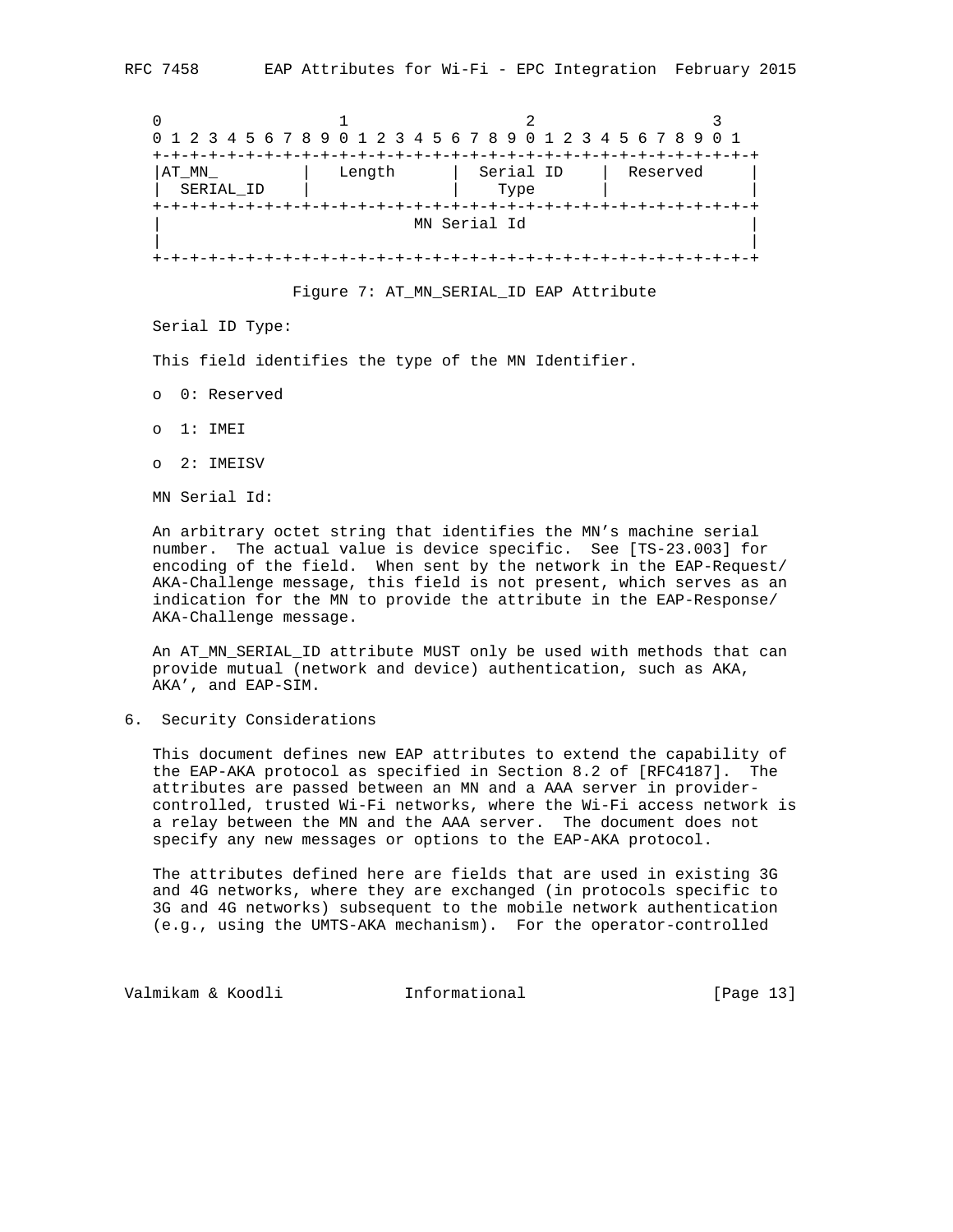Wi-Fi access that is connected to the same core infrastructure as the 3G and 4G access, a similar model is followed here with the EAP-AKA (or EAP-AKA', EAP-SIM) authentication. In doing so, processing these attributes, security-wise, is no worse than that in existing 3G and 4G mobile networks.

 The attributes inherit the security protection (integrity, replay, and confidentiality) provided by the parameters in the AKA(') or SIM methods; see Section 12.6 in [RFC4187]. Furthermore, RFC 4187 requires attributes exchanged in EAP-Request/AKA-Identity or EAP-Response/AKA-Identity to be integrity-protected with AT\_CHECKCODE; see Section 8.2 in [RFC4187]. This requirement applies to the AT\_CONNECTIVITY\_TYPE and AT\_VIRTUAL\_NETWORK\_REQ attributes defined in this document.

 The AT\_MN\_SERIAL\_ID attribute MUST have confidentiality protection provided by the AKA(') or EAP-SIM methods beyond the secure transport (such as private leased lines, VPN, etc.) deployed by the provider of the trusted Wi-Fi service.

 Use of identifiers such as IMEI could have privacy implications, wherein devices can be profiled and tracked. With additional information, this could also lead to profiling of user's network access patterns. Implementers should consult [hotos-2011], and the references therein, for a broader discussion and possible mitigation methods on the subject.

7. IANA Considerations

 This document defines the following new skippable EAP-AKA attributes. These attributes have been assigned from the "EAP-AKA and EAP-SIM Parameters" registry at <https://www.iana.org/assignments/ eapsimaka-numbers>.

- o AT\_VIRTUAL\_NETWORK\_ID (Section 5.1): 145
- o AT\_VIRTUAL\_NETWORK\_REQ (Section 5.2): 146
- o AT\_CONNECTIVITY\_TYPE (Section 5.3): 147
- o AT\_HANDOVER\_INDICATION (Section 5.4): 148
- o AT\_HANDOVER\_SESSION\_ID (Section 5.5): 149
- o AT\_MN\_SERIAL\_ID (Section 5.6): 150

Valmikam & Koodli Informational [Page 14]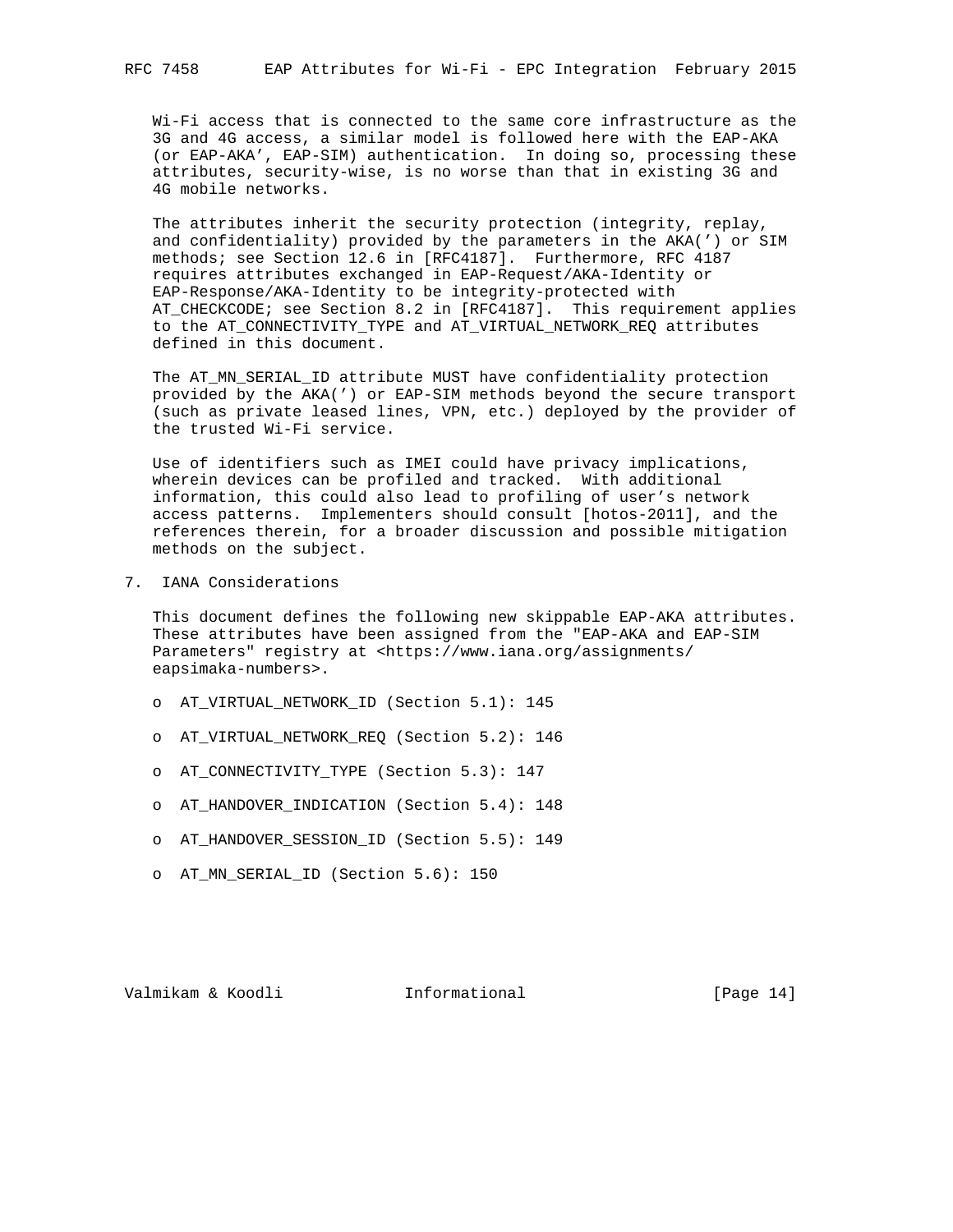A new IANA registry titled "Trusted Non-3GPP Access EAP Parameters" has been created. The range for both Types and Sub types in the registry is 0 - 127, with 0 (zero) being a reserved value. IANA has made assignments in a monotonically increasing order in increments of 1, starting from 1. New assignments in this registry are made with the Specification Required policy [RFC5226].

 The IANA Designated Expert should review the requirements for new assignments based on factors including, but not limited to, the source of request (e.g., standards bodies), deployment needs (e.g., industry consortium, operator community), and experimental needs (e.g., academia, industrial labs). A document outlining the purpose of new assignments should accompany the request. Such a document could be a standards document or a research project description. The Designated Expert should consider that there is sufficient evidence of potential usage both on the endpoints (e.g., Mobile Devices, etc.) and the infrastructure (e.g., AAA servers, gateways, etc.)

The following fields have been assigned:

- o Virt-Net-Req Type (Section 5.2): 1
- o Virt-Net-Req Sub type (Section 5.2): 2
- o Connectivity Type (Section 5.3): 3
- o Access Technology (Section 5.5): 4
- o Serial ID Type (Section 5.6): 5

## 8. References

- 8.1. Normative References
	- [RFC2119] Bradner, S., "Key words for use in RFCs to Indicate Requirement Levels", BCP 14, RFC 2119, March 1997, <http://www.rfc-editor.org/info/rfc2119>.
	- [RFC4187] Arkko, J. and H. Haverinen, "Extensible Authentication Protocol Method for 3rd Generation Authentication and Key Agreement (EAP-AKA)", RFC4187, January 2006, <http://www.rfc-editor.org/info/rfc4187>.
	- [RFC5226] Narten, T. and H. Alvestrand, "Guidelines for Writing an IANA Considerations Section in RFCs", BCP 26, RFC 5226, May 2008, <http://www.rfc-editor.org/info/rfc5226>.

Valmikam & Koodli Informational [Page 15]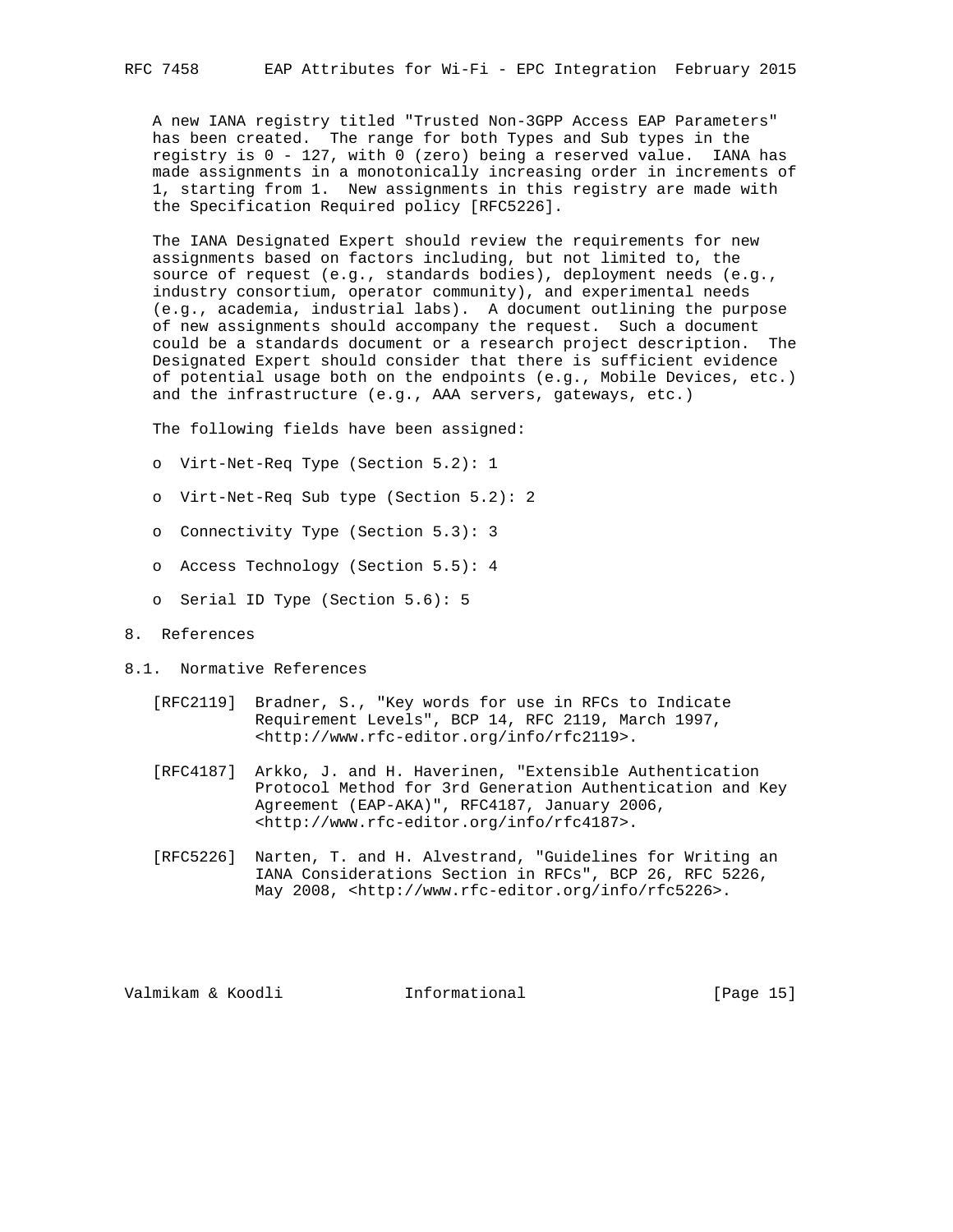[RFC6459] Korhonen, J., Ed., Soininen, J., Patil, B., Savolainen, T., Bajko, G., and K. Iisakkila, "IPv6 in 3rd Generation Partnership Project (3GPP) Evolved Packet System (EPS)", RFC 6459, January 2012, <http://www.rfc-editor.org/info/rfc6459>.

8.2. Informative References

- [EPC] 3GPP, "General Packet Radio Service (GPRS); enhancements for Evolved Universal Terrestrial Radio Access Network (E-UTRAN) access", TS 23.401 8.8.0, December 2009, <http://www.3gpp.org/ftp/Specs/html-info/23401.htm>.
- [EPC2] 3GPP, "Architecture enhancements for non-3GPP accesses", TS 23.402 8.8.0, December 2009, <http://www.3gpp.org/ftp/Specs/html-info/23402.htm>.
- [GPRS] 3GPP, "General Packet Radio Service (GPRS); Service description, Stage 2", TS 23.060, December 2006, <http://www.3gpp.org/ftp/Specs/html-info/23060.htm>.

[IEEE802.11u]

 IEEE, "IEEE Standard for Information Technology- Telecommunications and information exchange between systems-Local and Metropolitan networks-specific requirements-Part II: Wireless LAN Medium Access Control (MAC) and Physical Layer (PHY) specifications: Amendment 9: Interworking with External Networks", IEEE Std 802.11u- 2011, February 2011, <http://standards.ieee.org/findstds/ standard/802.11u-2011.html>.

- [RFC3748] Aboba, B., Blunk, L., Vollbrecht, J., Carlson, J., and H. Levkowetz, Ed., "Extensible Authentication Protocol (EAP)", RFC3748, June 2004, <http://www.rfc-editor.org/info/rfc3748.txt>.
- [RFC4186] Haverinen, H., Ed. and J. Salowey, Ed., "Extensible Authentication Protocol Method for Global System for Mobile Communications (GSM) Subscriber Identity Modules (EAP-SIM)", RFC 4186, January 2006, <http://www.rfc-editor.org/info/rfc4186>.
- [RFC5213] Gundavelli, S., Ed., Leung, K., Devarapalli, V., Chowdhury, K., and B. Patil, "Proxy Mobile IPv6", RFC 5213, August 2008, <http://www.rfc-editor.org/info/rfc5213>.

Valmikam & Koodli Informational [Page 16]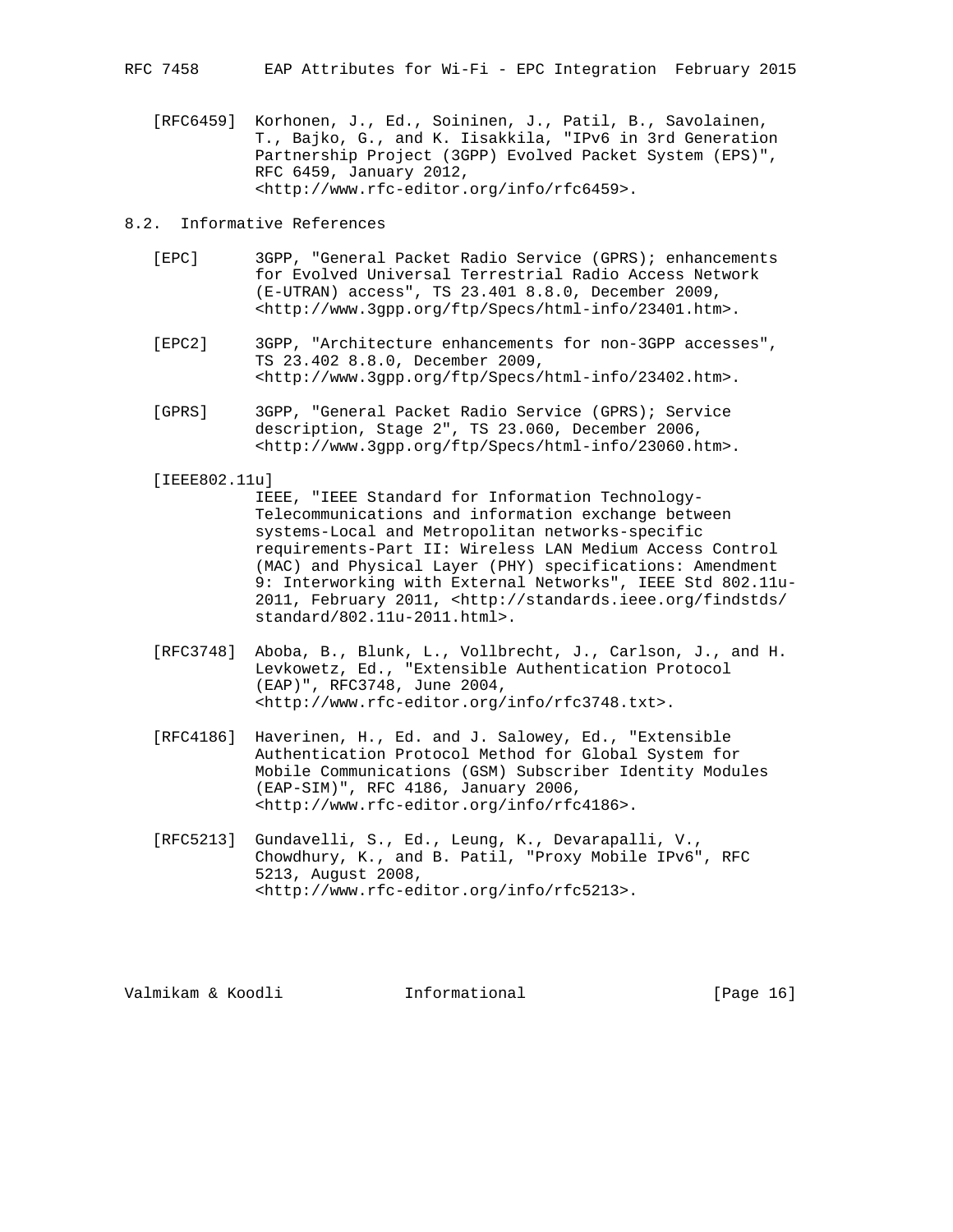RFC 7458 EAP Attributes for Wi-Fi - EPC Integration February 2015

- [RFC5415] Calhoun, P., Montemurro, M., and D. Stanley, "Control And Provisioning of Wireless Access Points (CAPWAP) Protocol Specification", RFC5415, January 2009, <http://www.rfc-editor.org/info/rfc5415.txt>.
- [RFC5448] Arkko, J., Lehtovirta, V., and P. Eronen, "Improved Extensible Authentication Protocol Method for 3rd Generation Authentication and Key Agreement (EAP-AKA')", RFC 5448, May 2009, <http://www.rfc-editor.org/info/rfc5448>.
- [TS-23.003]

 3GPP, "Numbering, addressing and identification", TS 23.003 12.2.0, March 2014, <http://www.3gpp.org/ftp/Specs/html-info/23003.htm>.

[TS-33.402]

 3GPP, "3GPP System Architecture Evolution (SAE); Security aspects of non-3GPP accesses", TS 33.402 8.6.0, December 2009, <http://www.3gpp.org/ftp/Specs/html-info/33402.htm>.

[hotos-2011]

 Wetherall, et al., D., "Privacy Revelations for Web and Mobile Apps", Proceedings of the Hot Topics in Operating Systems (HotOS), May 2011, <https://www.usenix.org/legacy/events/hotos11/tech/>.

 [hs20] "Hotspot 2.0 (Release 2) Technical Specification Package v1.0.0", <https://www.wi-fi.org/hotspot-20-release-2 technical-specification-package-v100>.